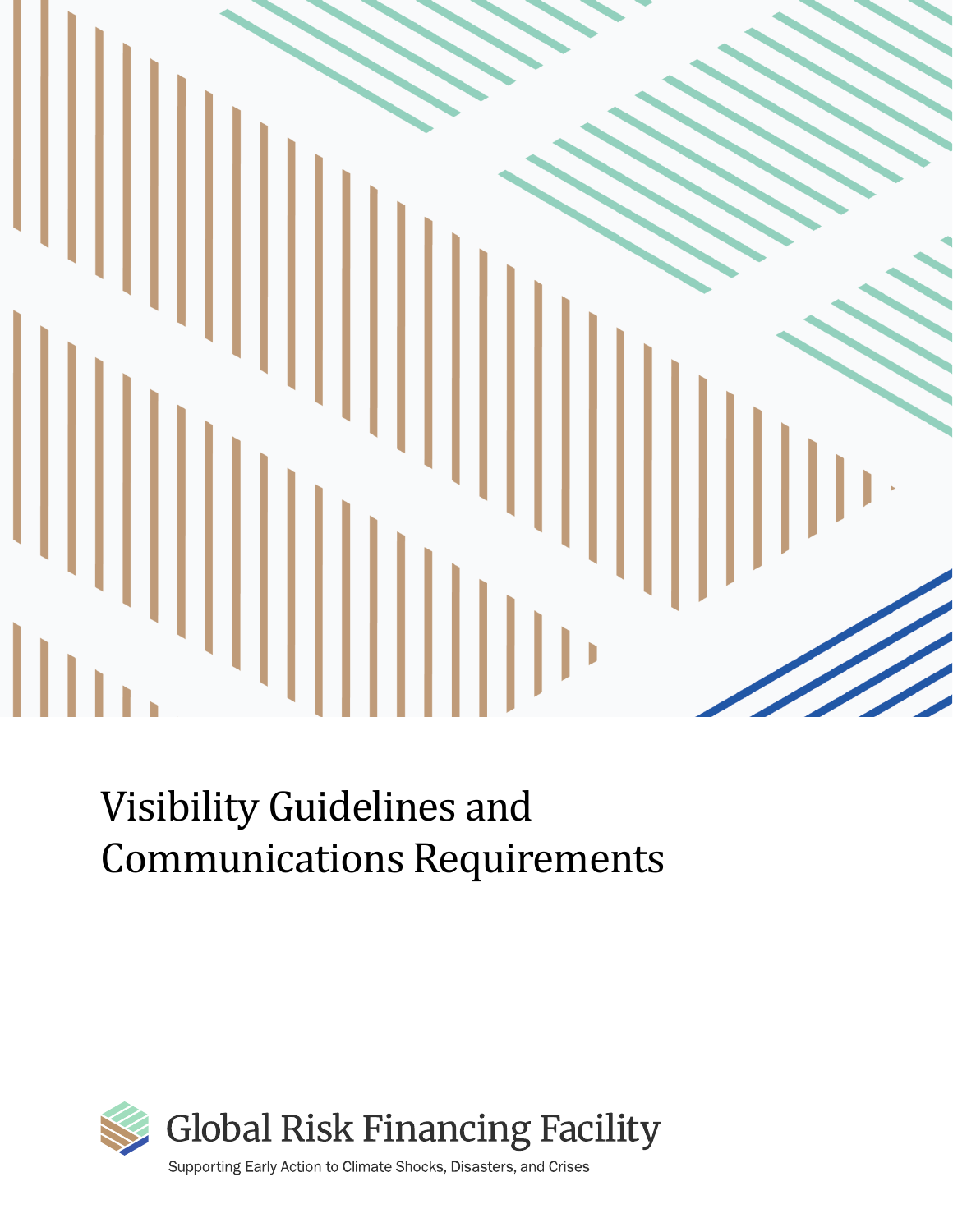### Introduction:

The Global Risk Financing Facility (GRiF) is a Multi-Donor Trust Fund (MDTF) launched in October 2018, with ~\$286.6 million in pledges and contributions from Germany and the United Kingdom. The World Bank hosts the GRiF Secretariat, which is jointly formed by the World Bank's Disaster Risk Financing and Insurance Program (DRFIP) in the Finance, Competitiveness, and Innovation Global Practice and the Global Facility for Disaster Reduction and Recovery (GFDRR) in the Climate Change Group. The program aligns with the principles of the InsuResilience Global Partnership and adopted its Vision 2025.

GRiF provides grants and technical expertise to test, pilot, and scale up pre-arranged financing instruments that help developing countries safeguard progress and recover more quickly from the financial impacts of climate shocks, disasters, and crises.

### Purpose:

The purpose of this document is to: (i) set out the requirements for all activities that are wholly or partially supported by GRiF to incorporate its visual identity; (ii) provide guidance on appropriate acknowledgment of GRiF support; and (iii) outline requirements for briefings, digital and written material, press conferences, presentations, invitations, signs, commemorative plaques and all other forms of communication and outreach in relation to the program overall or projects financed through GRiF support.

Appropriate acknowledgement of GRiF contributions helps to raise awareness of the program's role in strengthening financial resilience of countries across the globe. At the same time, it supports accountability and transparency on the use of donor funds, which helps sustain the reputation of the program.

These visibility requirements are aligned with [the World Bank Group \(WBG\) Branding and Visual Identity](http://pubdocs.worldbank.org/en/754991511203317714/WBG-VIG-20171114.pdf)  [Guidelines,](http://pubdocs.worldbank.org/en/754991511203317714/WBG-VIG-20171114.pdf) as no logos or brand identity that carries the name of the WBG or its member institutions may be created without adhering to the system outlined in those guidelines.

All documents referenced here are available on the WB Intranet (FURL: 'GRIF/').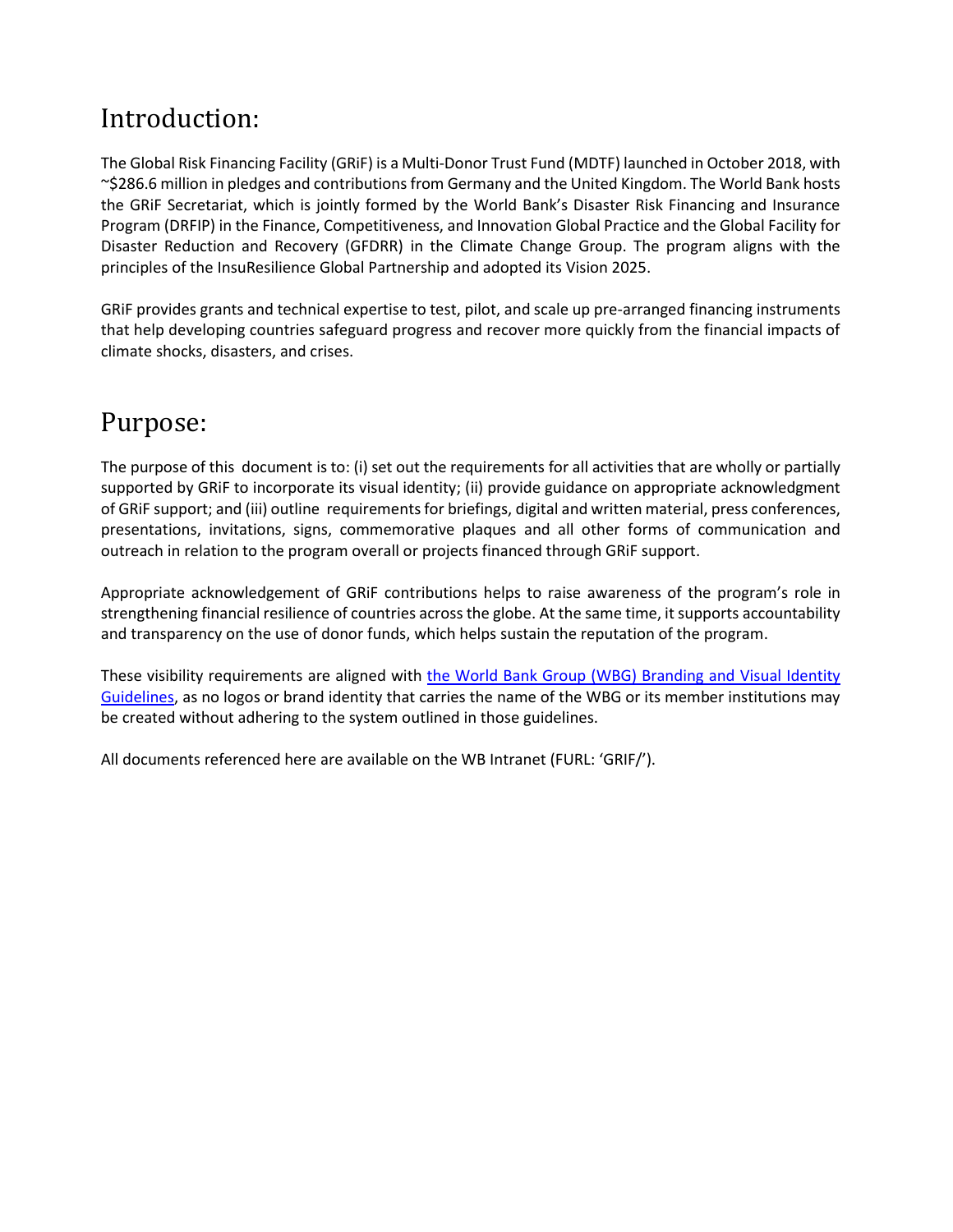### Visual Identity Requirements:

#### **1. The GRiF logo must be clearly visible on all material.**

The GRiF logo is the default visual brand used to acknowledge GRiF financial support. No other visual logo may be used for this purpose. The [Brand Guide](https://worldbankgroup.sharepoint.com/sites/wbsites/GRiF/Knowledge%20Base/GRiF%20Brandbook%20single.pdf) sets out how the Logo can be used.

Partners or beneficiaries creating modified logos or any other visual identity marks to be used in conjunction with the GRiF logo, are responsible for following color and typography requirements contained in Brand Guide for any modification. The logo must maintain its aspect ratio and should not be distorted in any form.

The GRiF Banner, which includes the GRiF logo and the logos of partners, may be used in some cases for specific external publications and events when requested by the GRiF Secretariat.

#### **2. GRiF financial support must be properly acknowledged.**

The facility's support must be acknowledged with clear use of the logo in conjunction with any of the following or a comparable statement:

- "Project X/ Activity X is supported by the Global Risk Financing Facility."
- "With financial support from the Global Risk Financing Facility."
- "The Global Risk Financing Facility supported / financed …"

All communications materials related to a GRiF-funded project activity must: (i) explicitly acknowledge GRiF support, as previously described; and (ii) share any communications product with the GRiF Secretariat for information (primarily to review compliance with Visibility Guidelines) at least 2 business days before it is published.

This includes digital feature stories, blogs, reports, press releases, interviews, videos, infographics, video animations or other documentation, as well as information on conferences, seminars, trainings, etc.

This enables cross-promotion of content through GRiF and associated digital platforms, including but not limited to globalriskfinancing.org and DRFIP as well as GFDRR channels.

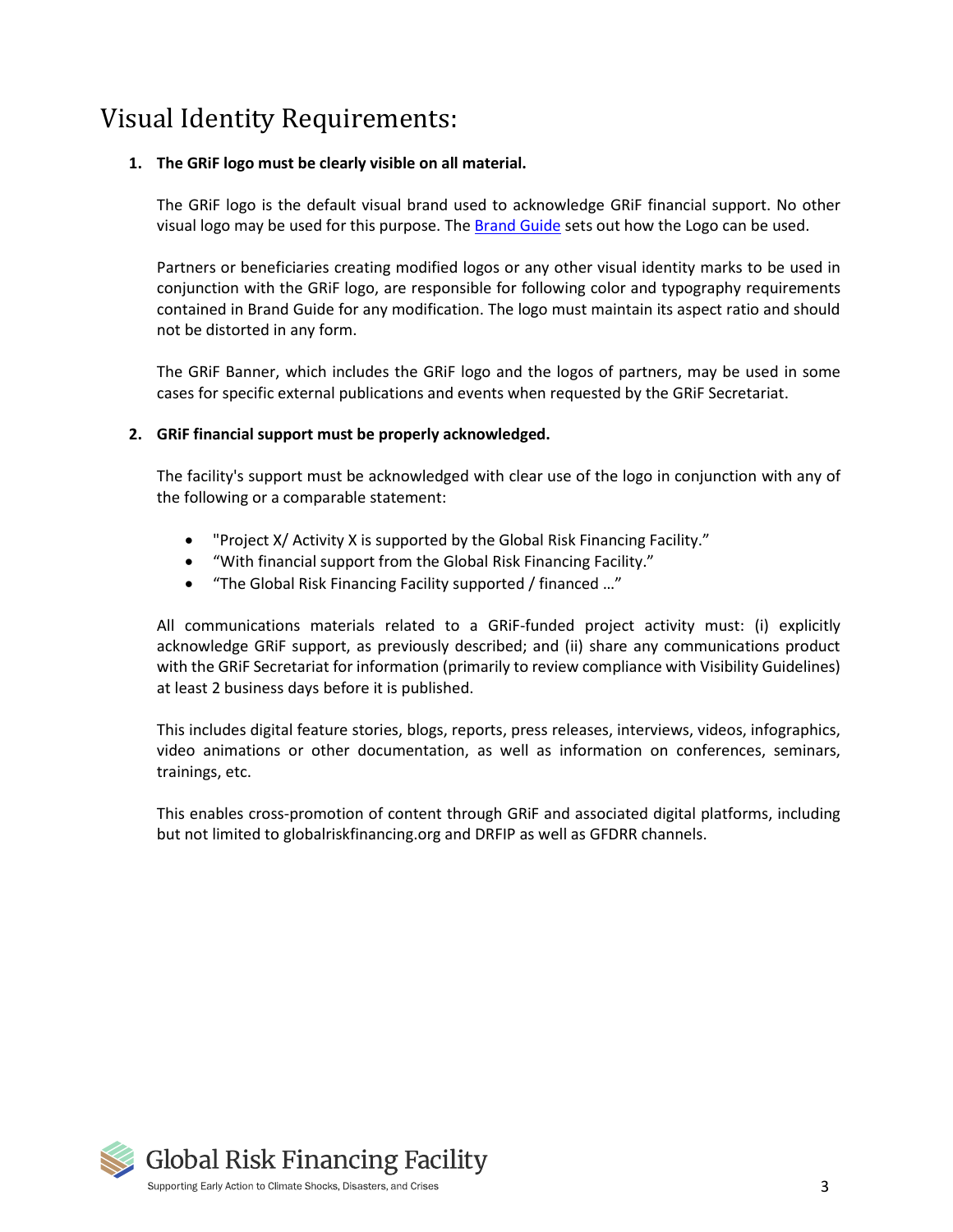### Communications Requirements:

**3. World Bank TTLs are requested to encourage Governments to include information about the GRiF-financed activity as relevant, on websites, social media accounts and/or acknowledge through a public statement.**

Governments receiving GRiF funds are encouraged to publicly acknowledge GRiF funding as part of the implementation of the activity being financed. This public statement can be in terms of the funding statement suggested in section 2 of this document.

#### **4. Any communications product must be shared with the GRiF Secretariat prior to publication.**

For any public communications material that contain the GRiF logo, especially media material, the GRiF Secretariat should receive a draft for review at least two business days ahead of release/publication for information.

Where relevant, a disclaimer releasing GRiF from any liability in terms of the content of the dissemination materials (for printed materials) should be included: "The sole responsibility of the content in this publication lies with the author. The Global Risk Financing Facility is not responsible for any use that may be made of the information contained therein."

GRiF is entitled to reuse/republish all communications material produced with (either partial or full) GRiF financing.

#### **5. Audio-visual and photographic material must comply with these visibility criteria.**

Audio-visual material must comply with the visual identity requirements described in this document and with the logo characteristics as contained in the Brand Guide. GRiF is entitled to use or reproduce all audio-visual and photographic material produced using GRiF funding.

#### **6. Requirements for specific communications products for events are set out below.**

- **Advance Notice:** For any external publication or communications, especially related to media materials, the GRiF communications team should receive a draft of the material for review with at least two days' notice.
- **Events:** All communications products used during events that are organized and co-funded by GRiF should include the logo and an appropriate funding statement. This includes launch events, conferences, workshops, seminars, study tours, etc.
- **Media-related activities:** Any media materials or press releases on GRiF funded activities should be coordinated with the GRiF Secretariat prior to release.

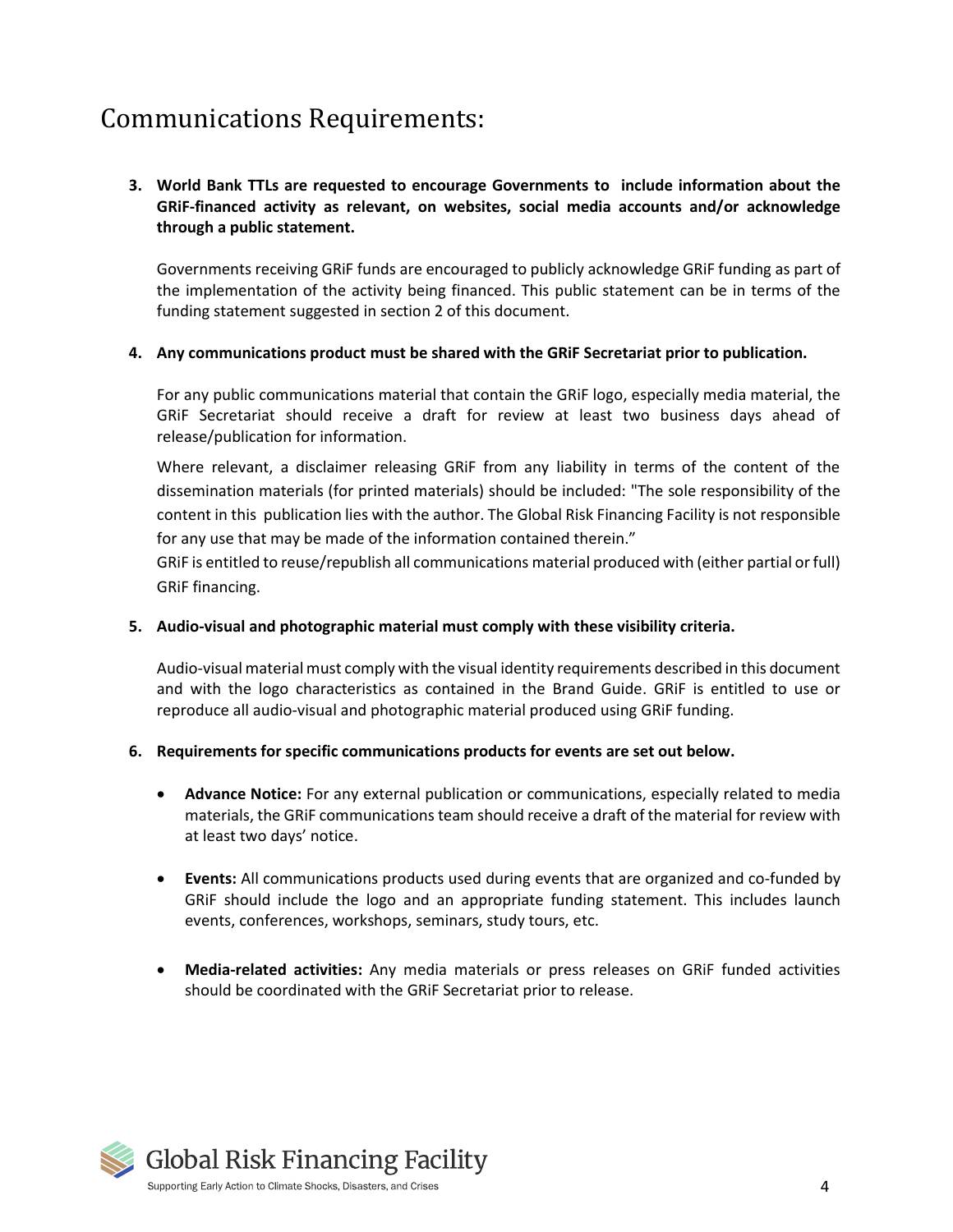The following tables set out the requirements for specific materials produced with GRiF Funding.

| <b>Communication Type</b>                                    | Requirements                                                                                                                                                 |
|--------------------------------------------------------------|--------------------------------------------------------------------------------------------------------------------------------------------------------------|
| Feature stories and blogs                                    | • Mention of GRIF (spelled out), financing statement and                                                                                                     |
|                                                              | link to GlobalRiskFinancing.org                                                                                                                              |
| Videos                                                       | • GRIF logo and financing statement at the end of the                                                                                                        |
|                                                              | video                                                                                                                                                        |
|                                                              | • Mention of GRIF in video description                                                                                                                       |
| Reports & internal project publications                      | • GRIF logo as specified in Brand Guide                                                                                                                      |
|                                                              | • Funding statement in acknowledgment page or in the<br>core of the text                                                                                     |
| Brochures, information leaflets, fact<br>sheets, newsletters | • Logo on front or back cover (header or footer)                                                                                                             |
| Printed material for conferences,<br>workshops, seminars     | • Logo on front/back/header/footer (as appropriate)                                                                                                          |
| <b>Power Point Presentations</b>                             | • Logo on first or last slide of a presentation or in the<br>header / footer of each slide                                                                   |
| Websites                                                     | • GRIF logo as specified in Brand Guide should be on the<br>front page and ideally visible on every page<br>• Funding statement to acknowledge GRIF support. |

### **Digital and Printed Materials**

#### **Events and Activities**

| <b>Communication Type</b>             | <b>Requirements</b>                                        |
|---------------------------------------|------------------------------------------------------------|
| Project launch, conference, workshop, | • Inform the GRIF Secretariat, and when appropriate invite |
| seminar, study tour, etc.             | to attend and/or contribute                                |
|                                       | • Logo to be printed and displayed in the room, when       |
|                                       | appropriate.                                               |
|                                       | • Display banner/ funding acknowledgement on               |
|                                       | webpage when there is one                                  |
|                                       | • Liaise with GRIF Secretariat prior to event              |
| Press conference, press release,      | • Liaise with GRIF Secretariat to ensure proper clearance  |
| interviews, media clips               | and representation                                         |
| Post-event                            | • Share proceedings with GRIF Secretariat including press  |
|                                       | releases, media clips, pictures, stories, etc.             |